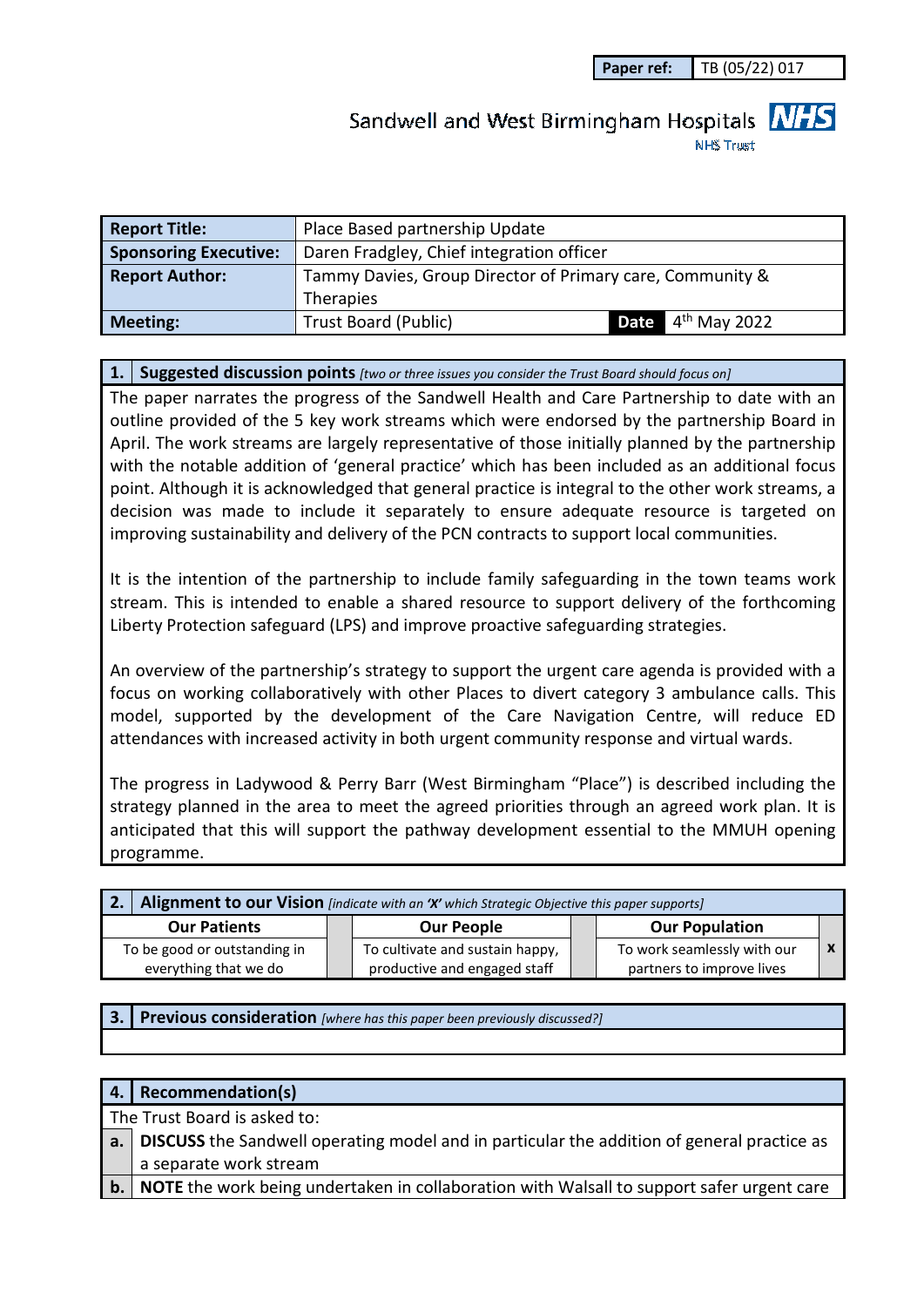| provision                                                     |
|---------------------------------------------------------------|
| $\vert$ c. $\vert$ NOTE the progress in Ladywood & Perry Barr |
|                                                               |

| 5.<br><b>Impact</b> [indicate with an 'X' which governance initiatives this matter relates to and where shown elaborate] |           |  |  |   |  |                                       |
|--------------------------------------------------------------------------------------------------------------------------|-----------|--|--|---|--|---------------------------------------|
| Trust Risk Register Number(s)                                                                                            |           |  |  |   |  |                                       |
| <b>Board Assurance Framework</b>                                                                                         | X         |  |  |   |  |                                       |
| <b>Equality Impact Assessment</b>                                                                                        | Is this   |  |  | N |  | $\vert x \vert$ If 'Y' date completed |
|                                                                                                                          | required? |  |  |   |  |                                       |
| <b>Quality Impact Assessment</b>                                                                                         | Is this   |  |  | N |  | $ x $ If 'Y' date completed           |
|                                                                                                                          | required? |  |  |   |  |                                       |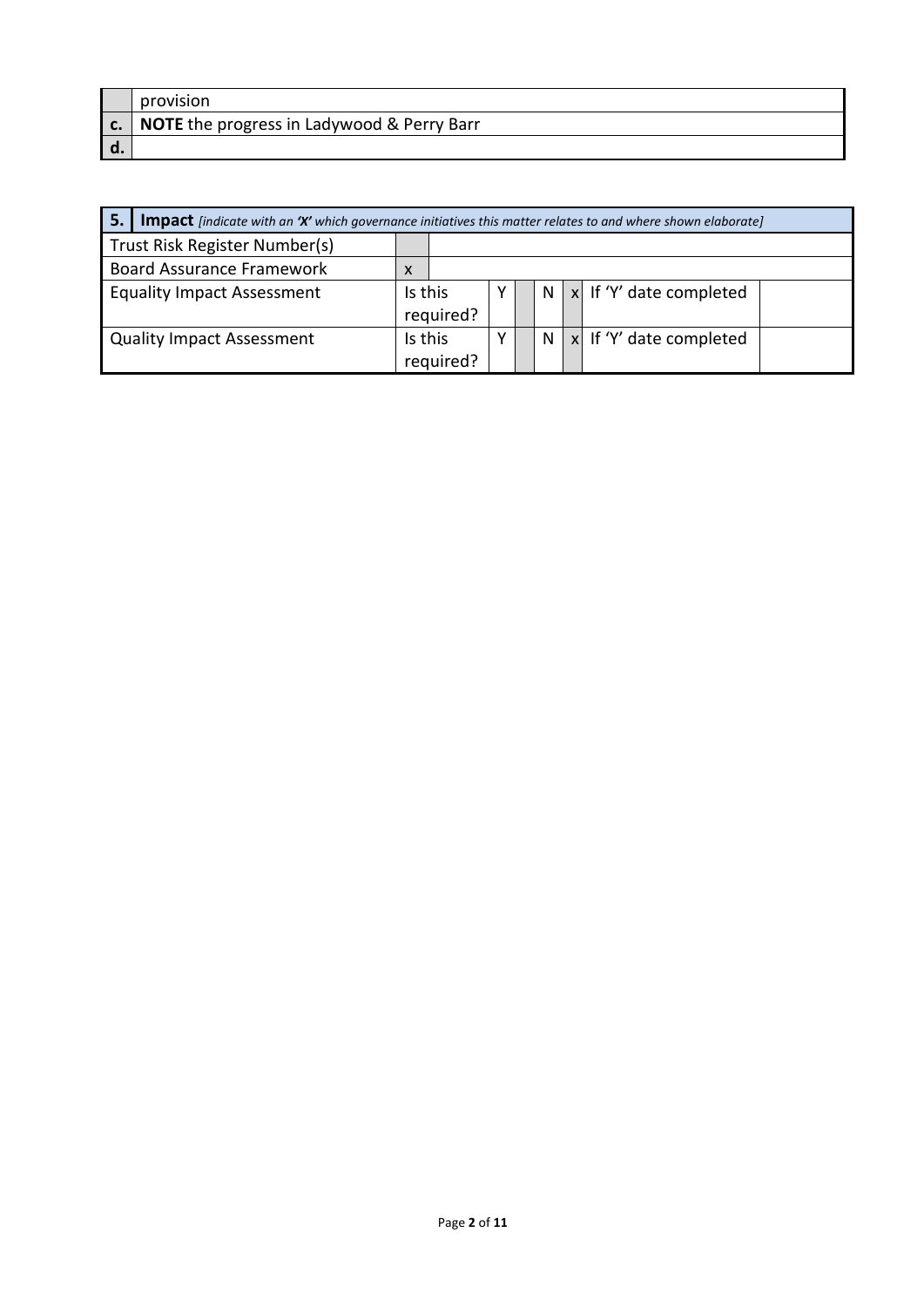# **SANDWELL AND WEST BIRMINGHAM NHS TRUST**

# **Report to the Public Trust Board: 4th May 2022**

## **Place Based Partnership update**

#### **1. Introduction**

- 1.1 As the strategic direction of integrated care systems (ICS) begins to take shape, the local development of place partnerships is forging ahead. In Sandwell the maturity of the partnership is evident, and the delivery model endorsed by the partnership Board is now providing clear operational structure.
- 1.2 Acknowledgment of the benefits of working with other Places whilst maintaining the required level of independence to support the local population is central to the effort to improve urgent care pathways. The collaboration with Walsall to divert ambulance category 3 calls into community pathways is a clear example of this which will be described in the paper.
- 1.3 In Ladywood & Perry Barr it is acknowledged that a focussed work plan to meet the agreed priorities at pace is required with quarterly oversight. The work in this area to strengthen our partnership with GPs and community providers has continued with alignment to deliver the MMUH opening programme as well as reduce inequalities

#### 2. **The Sandwell health and care partnership: operating model**

- 2.1 Following on-going consultation and consideration, the partnership has further adapted the **operating model** which will provide the framework for meeting the agreed objectives. The work streams (annex 1) previously presented (resilient communities, town teams, intermediate care and care navigation) will remain alongside an additional section; general practice.
- 2.2 Previous analysis had determined that **general practice** would be incorporated into the original 4 work streams rather than be a separate entity. However, discussion with local GPs and across the partnership highlighted the requirement for additional resource and focused effort to improve the current position which would ultimately affect the local community.
- 2.3 The 8 Primary Care Networks (PCNs) across Sandwell are variable in regard to performance and future work force sustainability but all have been greatly affected by the pandemic and are seeing an unmet need within their local area. The impact of this both in regard to population outcomes and the bearing on urgent care provision is evident and likely to progress without a concerted effort and a change in delivery.
- 2.4 An improvement programme being delivered in partnership with Sandwell GPs has commenced with a focus on refining the pathways between primary and secondary care. A total of 5 general engagement events were hosted and attended by the PCN clinical directors, secondary care clinicians and operational teams. The events highlighted several areas for change including the function of the Trust Single Point of Access (SPA), the Advice and Guidance process and clinical communication. We are now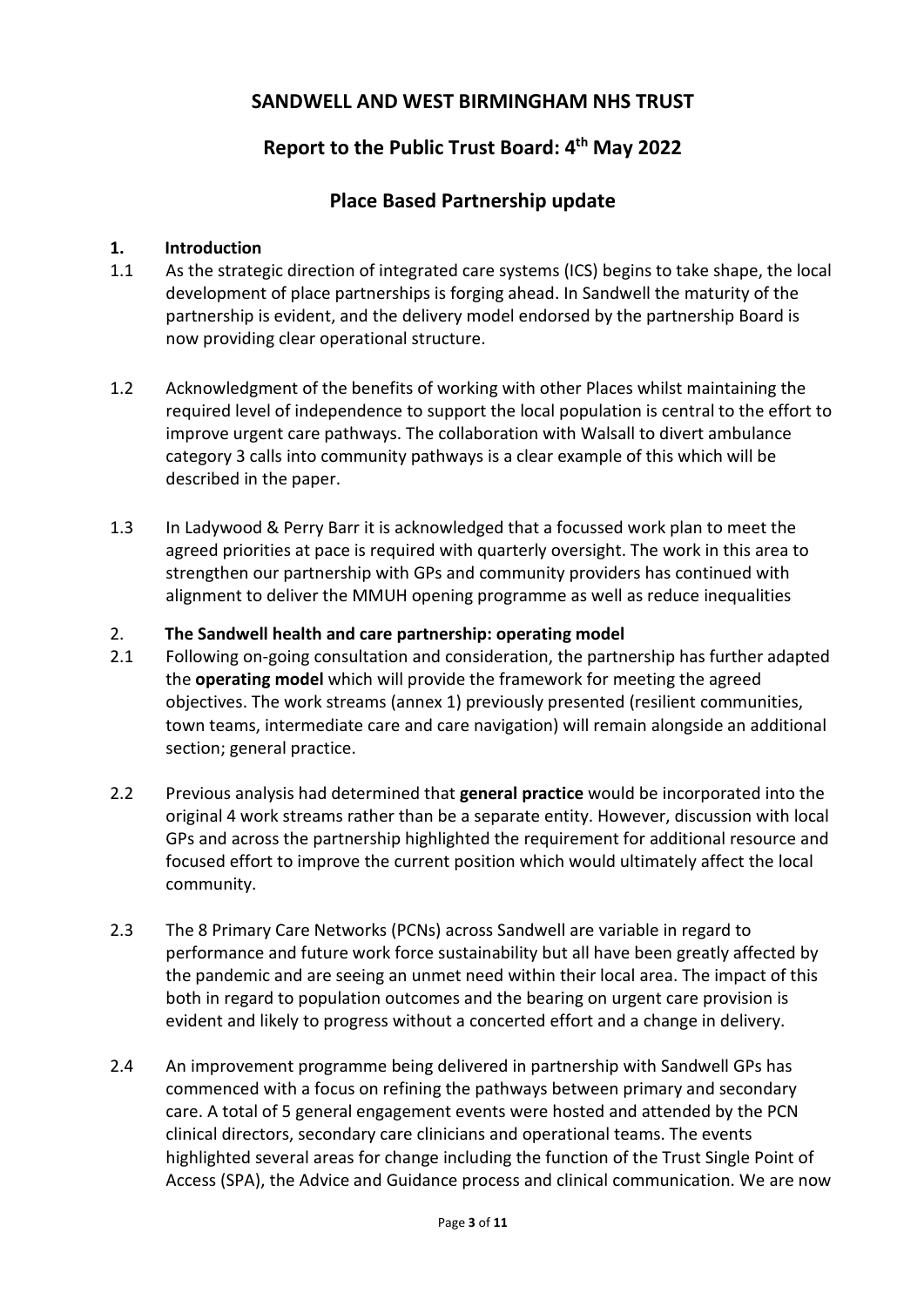embarking on a programme of practical workshops with measurable outcomes to address the practical issues.

- 2.5 The **Additional Roles Reimbursement Scheme** (ARRS) designed to create resilience in general practice with a holistic workforce to deliver the primary care directed enhanced service (DES), has been extended with additional income for recruitment. SWBT has made an offer to all PCNs to recruit and host the additional roles. The offer is intended to increase the likelihood of recruitment and enable a network of professionals with a more sustainable workforce to deliver the DES and support the partnership model.
- 2.6 In addition to the 5 main work streams, the operating model, endorsed by the partnership board, is explicit in highlighting delivery in several sub-categories to ensure focus is maintained in areas of greatest need. This includes children and young people, mental health and safeguarding as well as enablers such as estates, digital, workforce and communications. **The 5 main work streams and additional focus areas are presented in annex 1**.
- 2.7 As well as featuring as an additional area of focus, the partnership has recommended that the delivery of **family safeguarding** will be included in the town teams work stream. It is proposed that the delivery of the upcoming **Liberty Protection Safeguards** (LPS) will be more successful both in terms of additional resource required and the ability to share information if safeguarding is undertaken within town teams. In addition, it will support a proactive safeguarding model where high risk and vulnerable individuals and families can be recognised and supported by health, social care,  $3<sup>rd</sup>$ sector and other organisations such as education providers. The proposal is supported by the Sandwell Adult Safeguarding Board following a number of serious reviews where lack of joined up working and communication were sighted as contributory factors.
- 2.8 It is recommended that safeguarding delivery will sit within town teams but with specialist safeguarding staff continuing to have a presence on the acute sites with oversight and accountability from the Trust's Chief Nurse. The teams will be organised to ensure statutory responsibility within the Trust is delivered in addition to a more cohesive community offer. The risk of supporting this proposal is minimal as all required safeguarding commitments will continue to be delivered and assurance will be gained from on-going monitoring and audit.
- 2.9 The agreed operating model has been designed to support the delivery of the **population health outcome measures**. The first draft of the agree measures which are being coordinating by the director of public health are presented for noting in **annex 2.**  A few additional items are being added to this set, but the draft shown in the paper is approved by the Place Board and the final version will go for full approval and build on this version 17<sup>th</sup> May 2022. A dashboard is being created off the back of these approved measures and presented Bi annually.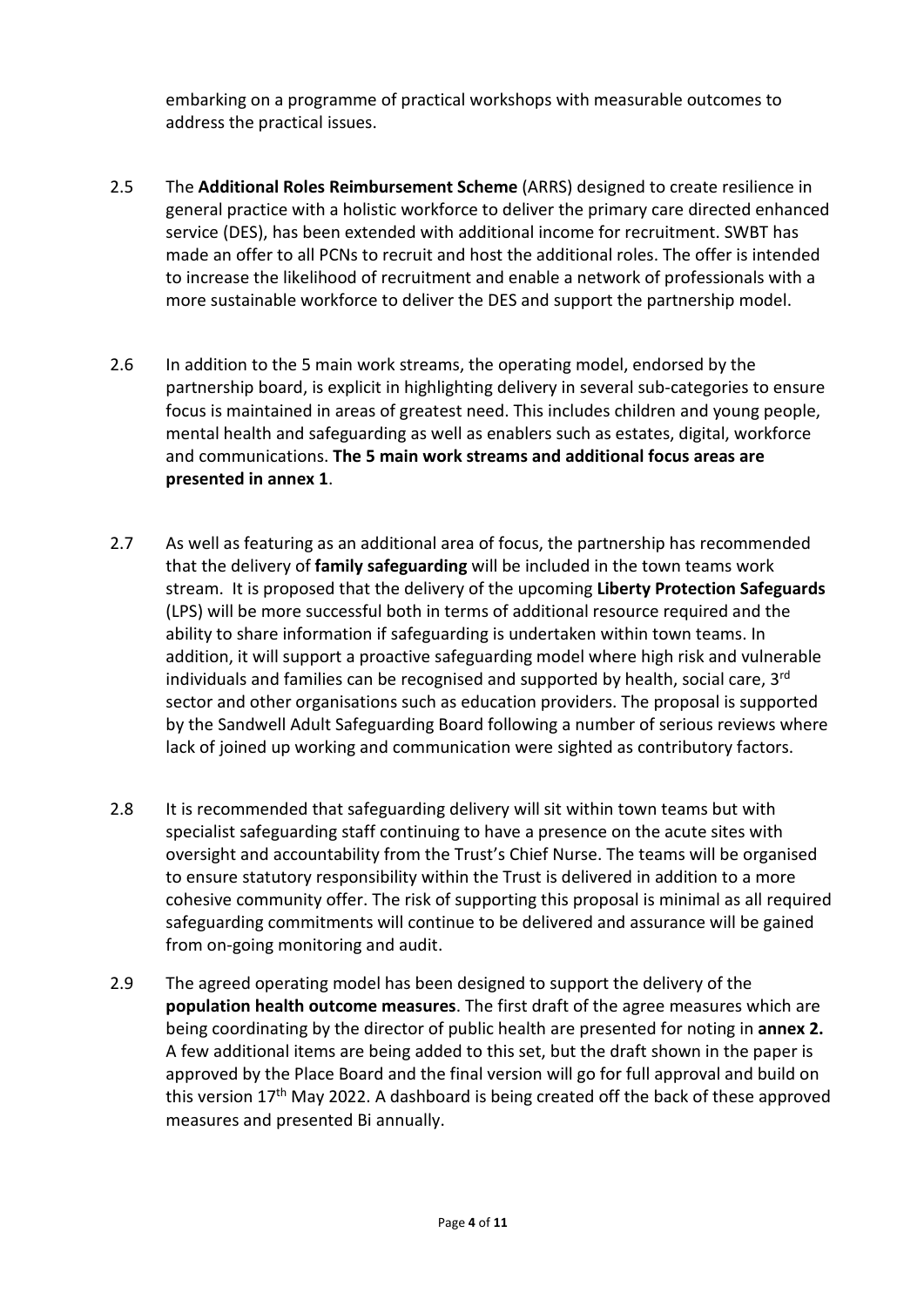### **3. Urgent care and out of hospital priorities**

- 3.1 The delivery of the **urgent community response** service (UCR2) within 2 hours of referral has continued to exceed the national target of 76%. However, it is acknowledged that the number of appropriate calls remains low and more work is required to maximise usage. This will be achieved by the development of the combined **care navigation centre (CNC)** where all GP referrals will be considered for community response.
- 3.2 The success of all urgent community care pathways will be influenced by the establishment of the CNC which will provide a coordination function for all citizens requiring support either on discharge or presentation. The CNC will create a community first approach to avoid ED attendance and expedite discharge. The demand and capacity driven approach will make full use of virtual wards and urgent community response as well as the Discharge to assess (D2A) function. The planned CNC model is the first example nationally of a coordination centre bringing together health and care services in a control centre format to ensure citizens have access to the right service at the right time. With the inclusion of direct access into urgent community pathways, specialist services, social care and 3<sup>rd</sup> sector support, access across the locality will be coordinated and resources will be directed as required. Stage 1 of the CNC model which involves combining current access points will be complete by the end of May 2022 .
- 3.3 The volume of calls to the ambulance service continues to be unprecedented both within Sandwell and across the ICS. The partnership's ambition to take the majority of category 3 calls from the ambulance service and into community urgent response will be further established over the next 3 months and will further drive down actual conveyance rates to our Emergency Departments.
- 3.4 In order to strengthen delivery, Sandwell Place is working collaboratively with Walsall to develop a shared model to increase the transfer of cat 3 calls into community services. A shared rota is being established to ensure clinical presence from 1 of the localities within the **West Midlands Ambulance Service (WMAS)** control centre. This will enable a consistent and sustainable approach with shared resource. A trusted assessor model will be established with the allocated clinician having knowledge of the community services available in each area.
- 3.5 The **triage collaboration model** is being discussed across the ICS with a recommendation that all 4 Places participate in future delivery. This will maximise the impact on overall urgent care pathways.
- 3.6 The **virtual ward** offer is progressing with a total of 90 beds now provided which is 55% of the total required of us by the national planning guidance by April 2023 and plans are in place to achieve full compliance by September 2022. The acute hospital virtual ward is currently operating solely in Sandwell due to the provision of community services by the Trust in this area. Over the next 6 weeks pathways with Birmingham Community Healthcare NHS Foundation Trust will be established to ensure equal provision for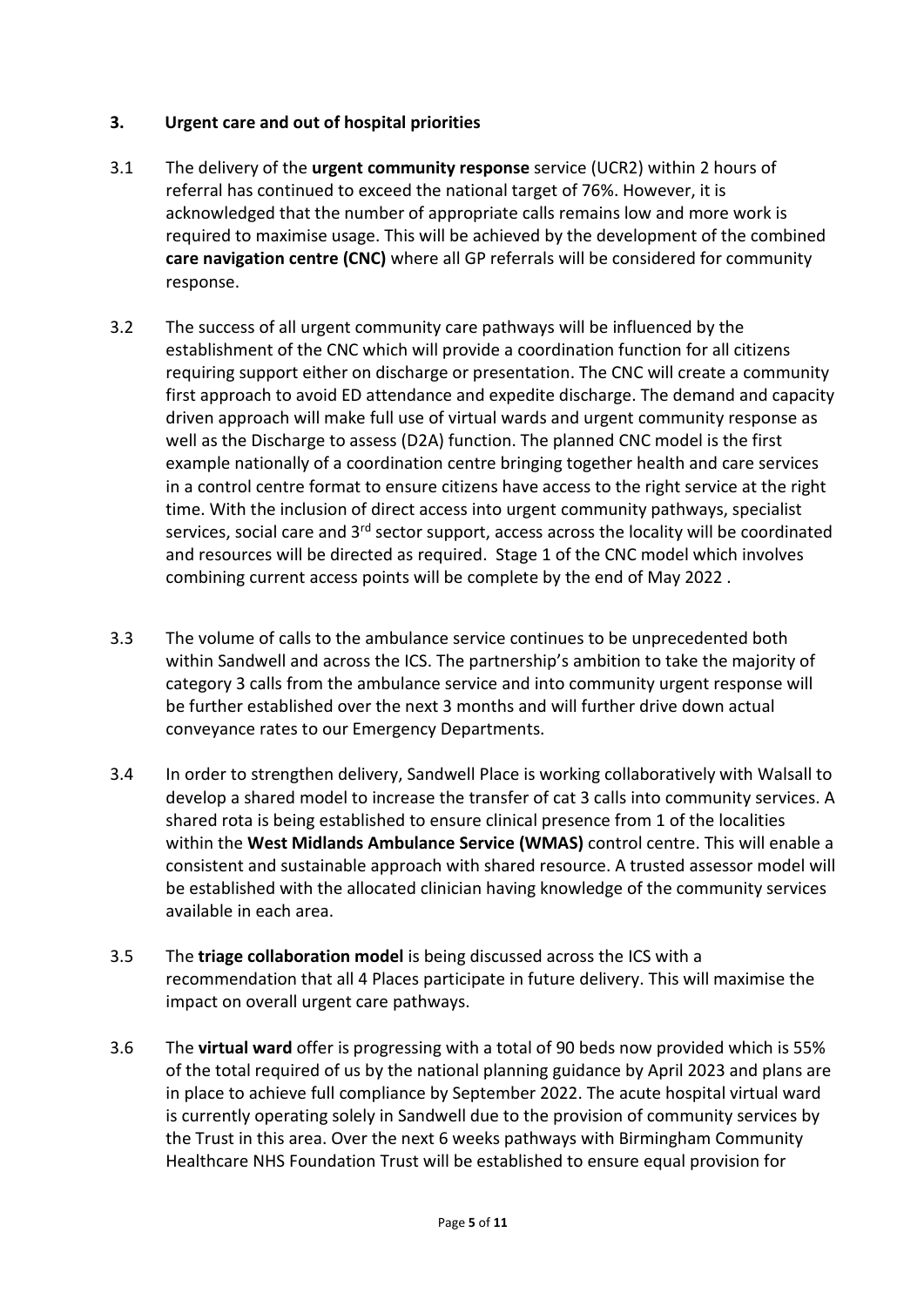residents of Ladywood and Perry Barr. This will reduce inequalities and increase overall virtual bed occupancy.



Virtual ward beds open against target

## **4. Ladywood & Perry Barr (West Birmingham Place)**

- 4.1 Ladywood and Perry Barr are developing a **locality based model** in line with the wider Birmingham and Solihull (BSOL) system. The key priorities were agreed at the West Birmingham ICP in March and a subsequent work programme has been created for quarter 1 of the year. The work programme will operate a 'sprint model' to achieve progress at pace
- 4.2 The proposed work plan includes focus on MMUH pathway alignment and engagement with GPs and community providers to achieve seamless provision and reduce inequalities.
- 4.3 **GPs in West Birmingham** are progressing with their plans to develop a 'single voice' through a partnership agreement with SWBT. This will enable a sustainable function through which the MMUH opening programme can be delivered.
- 4.4 Disease specific pathways continue to be developed between the Trust and West Birmingham GPs utilising **population health data** to improve outcomes for the local community. In addition to the work undertaken to improve diabetes care, pathways arounds respiratory disease and breast cancer are being developed in partnership.
- 4.5 A number of outreach projects with the local community in West Birmingham are being undertaken specifically linked to improving access to services for school aged children. The Trust's Heath street practice is leading work with local schools to improve health choices and reduce inequalities

#### **5. Recommendations**

- 5.1 The Trust Board is asked to:
	- a. **DISCUSS** the Sandwell operating model and in particular the addition of general practice as a separate work stream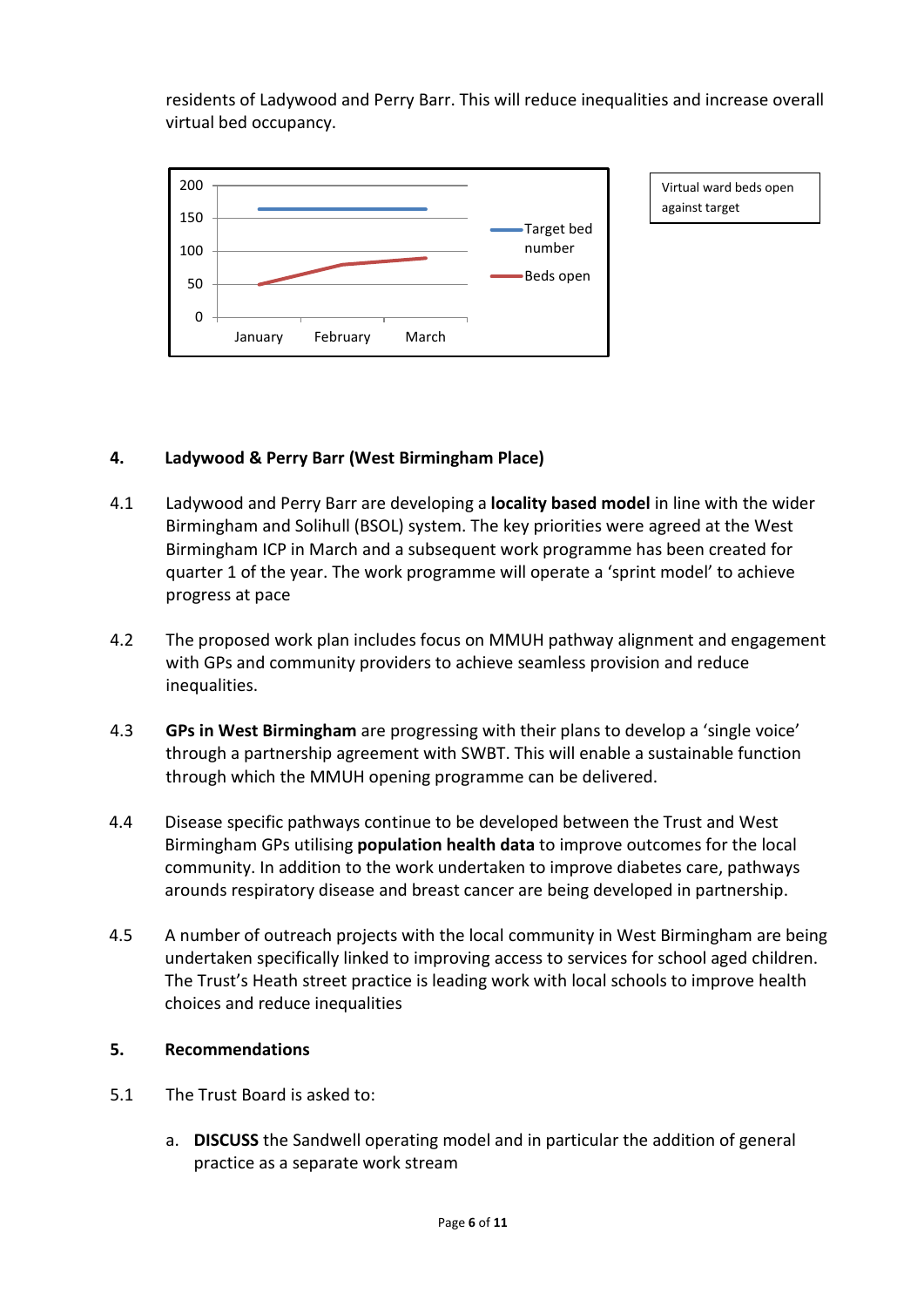- b. **NOTE** the work being undertaken in collaboration with Walsall to support urgent care provision
- c. **NOTE** the progress in West Birmingham

**Tammy Davies Group Director Primary care, Community and Therapies** 

**April 2022** Annex 1: Outline of agreed work streams for Sandwell operating model **Annex 2:** First draft of agreed outcome measures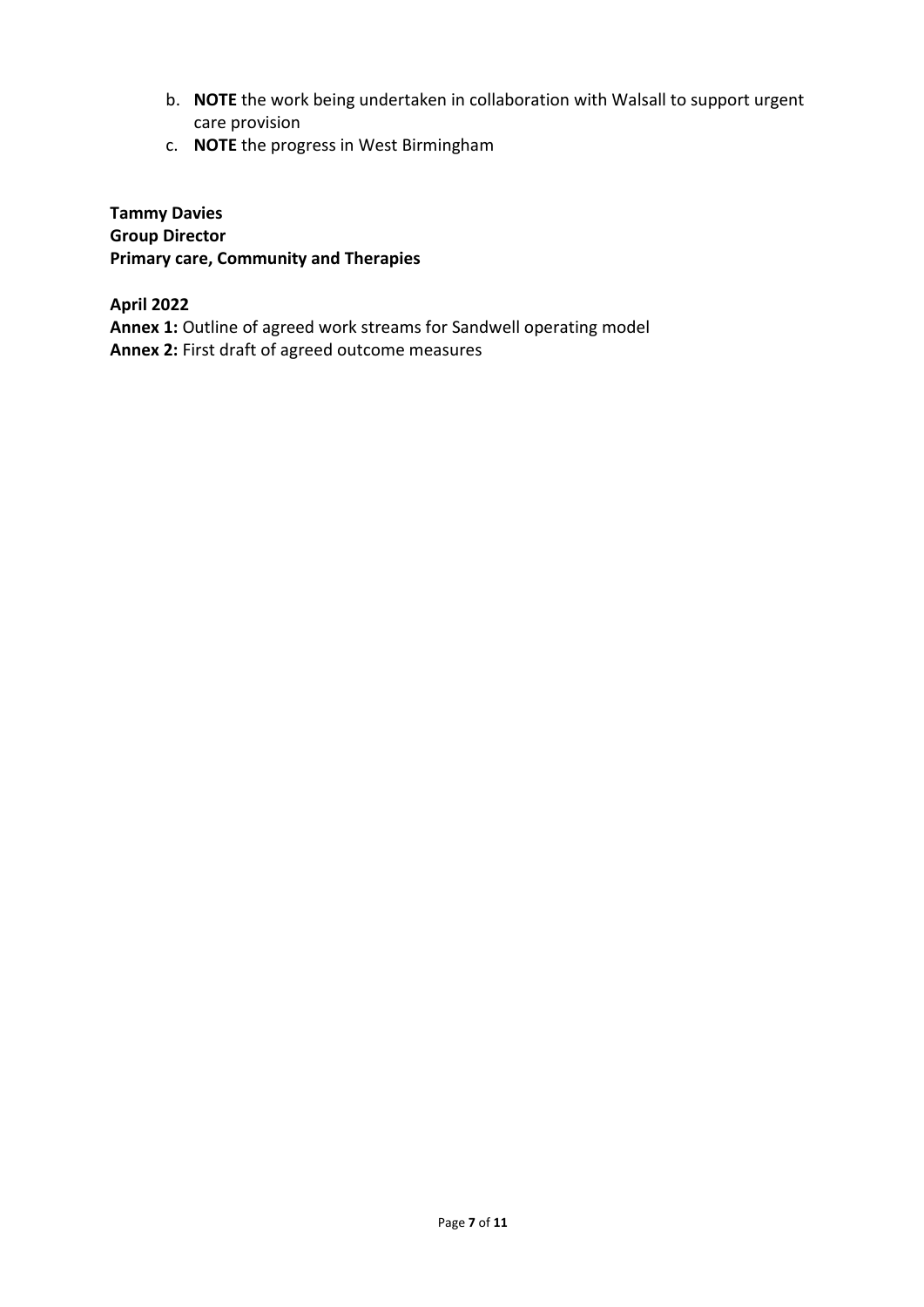| l Paper ref: | TB (05/22) 017 |
|--------------|----------------|
|--------------|----------------|



**Annex 1 - Main work streams**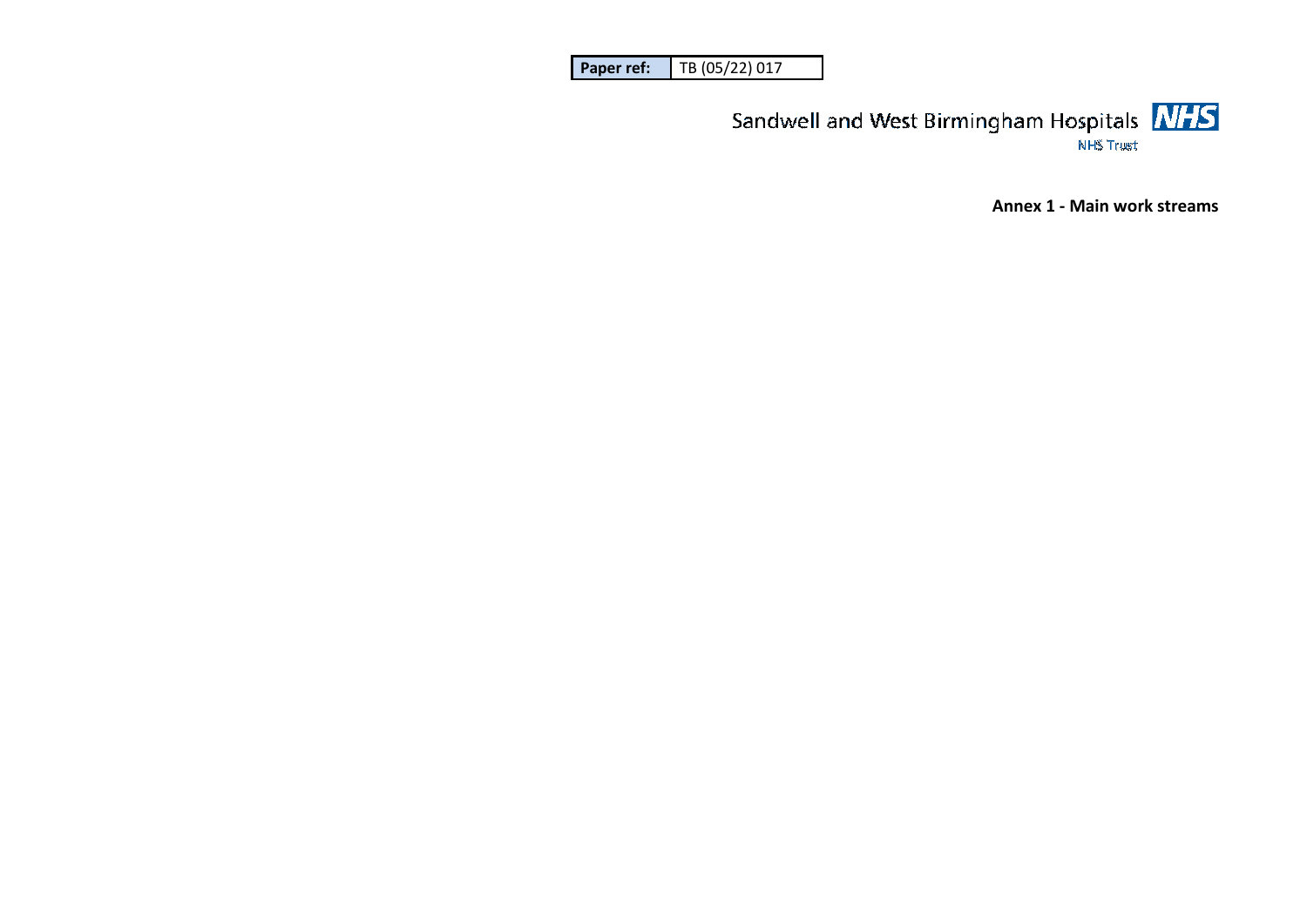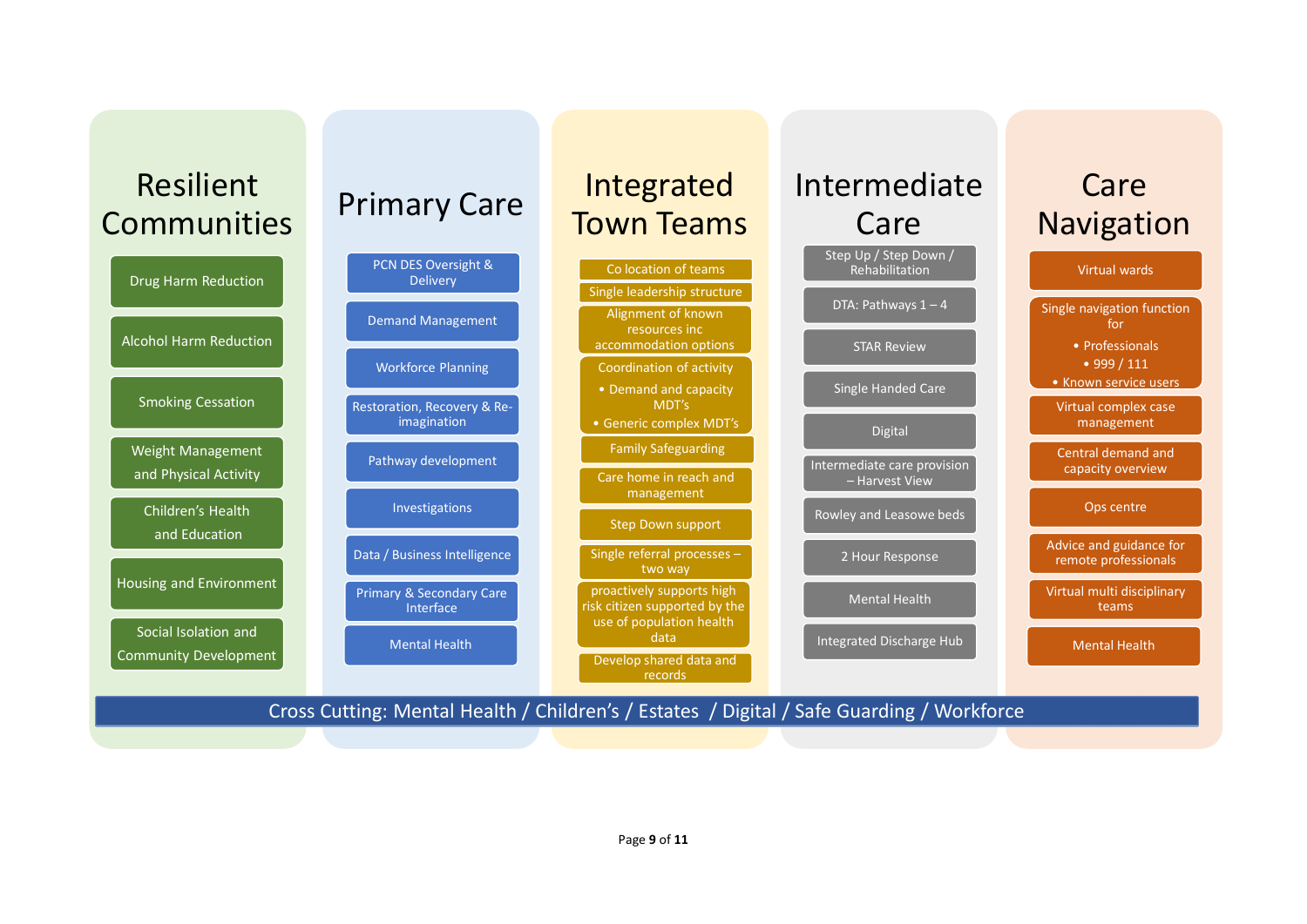